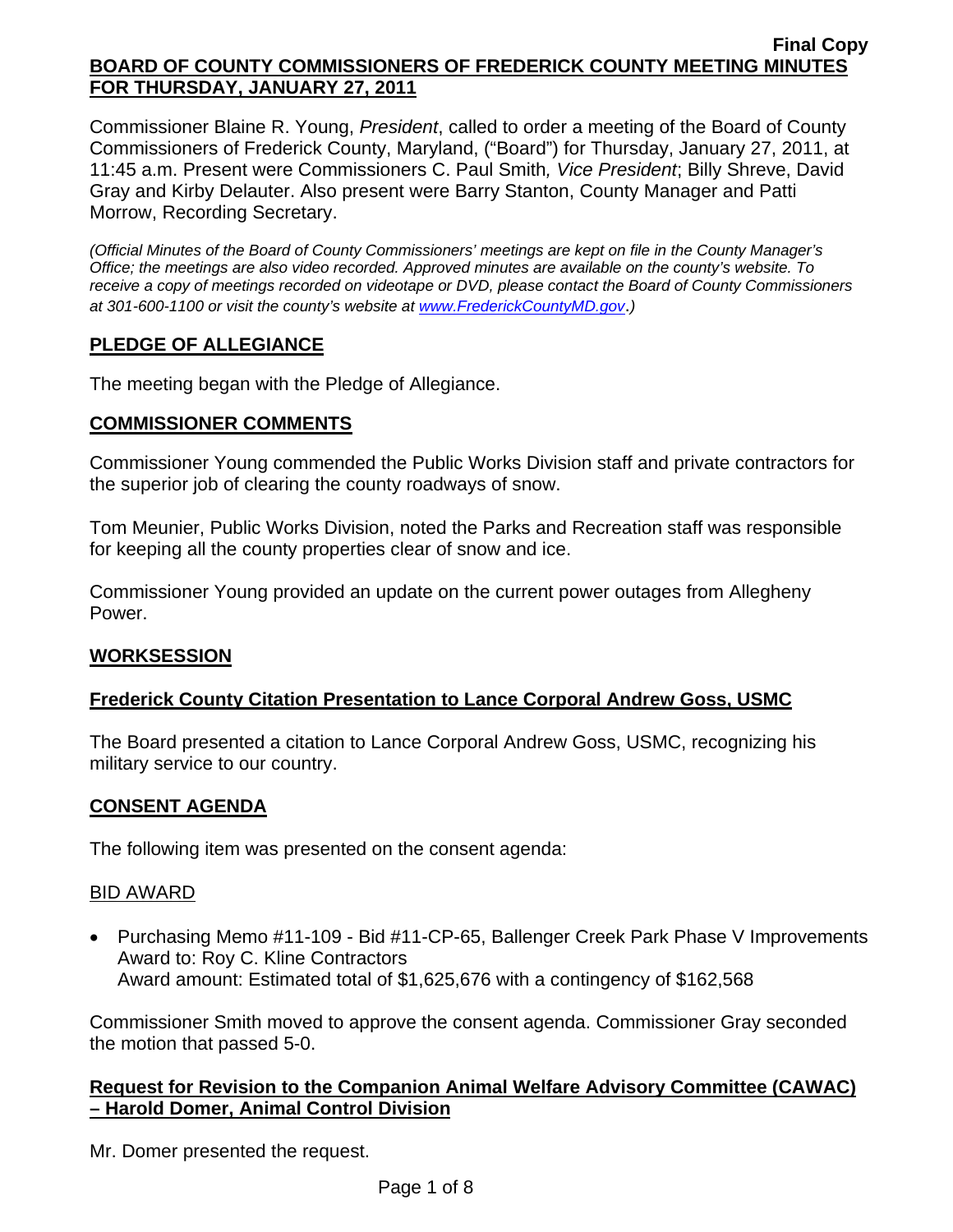Dr. Ruth Woodward, Chairperson, CAWAC, commented on the request.

Commissioner Gray moved to approve the revisions to the CAWAC charter. Commissioner Young seconded the motion that passed 5-0.

## **ADMINISTRATIVE BUSINESS**

## **Legislative Issues – John Mathias, Office of the County Attorney and Ragen Cherney, Office of the County Manager**

Mr. Mathias briefed the Board on the issues before the Frederick County delegation members.

## **COMMISSIONER COMMENTS**

Commissioner Young reviewed the next week's meeting schedule.

## **PUBLIC COMMENTS**

None.

## **QUESTIONS – PRESS**

None.

## **CLOSED SESSION**

Commissioner Smith moved to go into closed session in accordance with Maryland Annotated Code State Government Article § 10-508(a) (3) To consider the acquisition of real property for a public purpose and matters directly related thereto; and (1) To discuss: (i) The appointment, employment, assignment, promotion, discipline, demotion, compensation, removal, resignation, or performance evaluation of appointees, employees, or officials over whom it has jurisdiction; or (ii) Any other personnel matter that affects one or more specific individuals. Commissioner Shreve seconded the motion that passed 5-0.

# **ADJOURN**

The meeting adjourned at 12:25 p.m.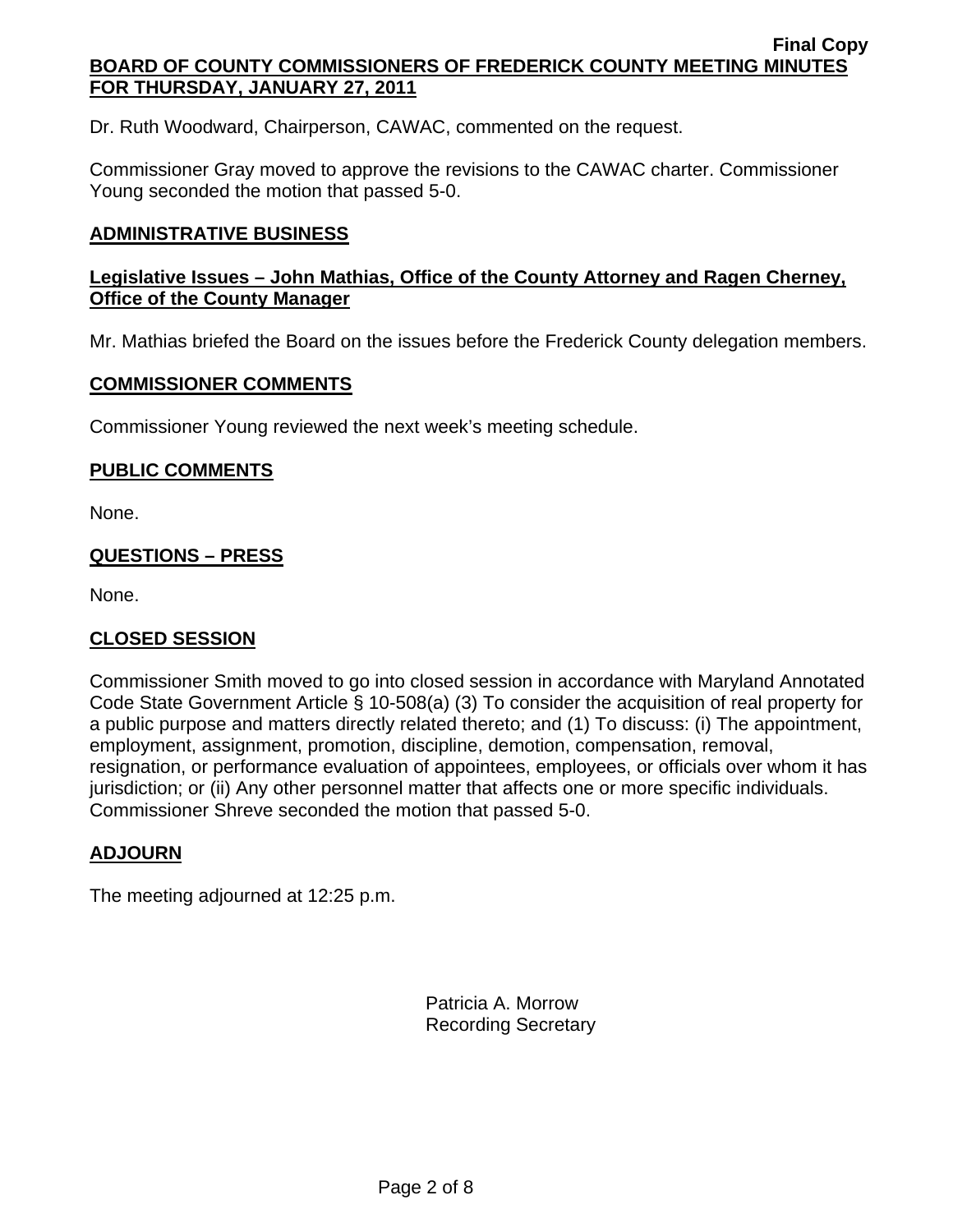## **FORM OF STATEMENT FOR CLOSING THE MEETING OF THURSDAY, JANUARY 27, 2011**

## **STATUTORY AUTHORITY TO CLOSE SESSION**

#### **State Government Article §10-508(a):**

(3) To consider the acquisition of real property for a public purpose and matters directly related thereto.

#### **Motion:**

Commissioner Smith moved to go into closed session in accordance with Maryland Annotated Code State Government Article §10-508(a) (3) To consider the acquisition of real property for a public purpose and matters directly related thereto. Commissioner Shreve seconded the motion that passed 5-0.

Commissioner Gray was present for the motion to go into closed session but absent from the closed session.

#### **Time and Location:**

12:30 p.m. – Third Floor Meeting Room, Winchester Hall

## **Topic to be Discussed:**

 $\overline{a}$ 

Compensation and conditions relating to an easement for a wastewater project.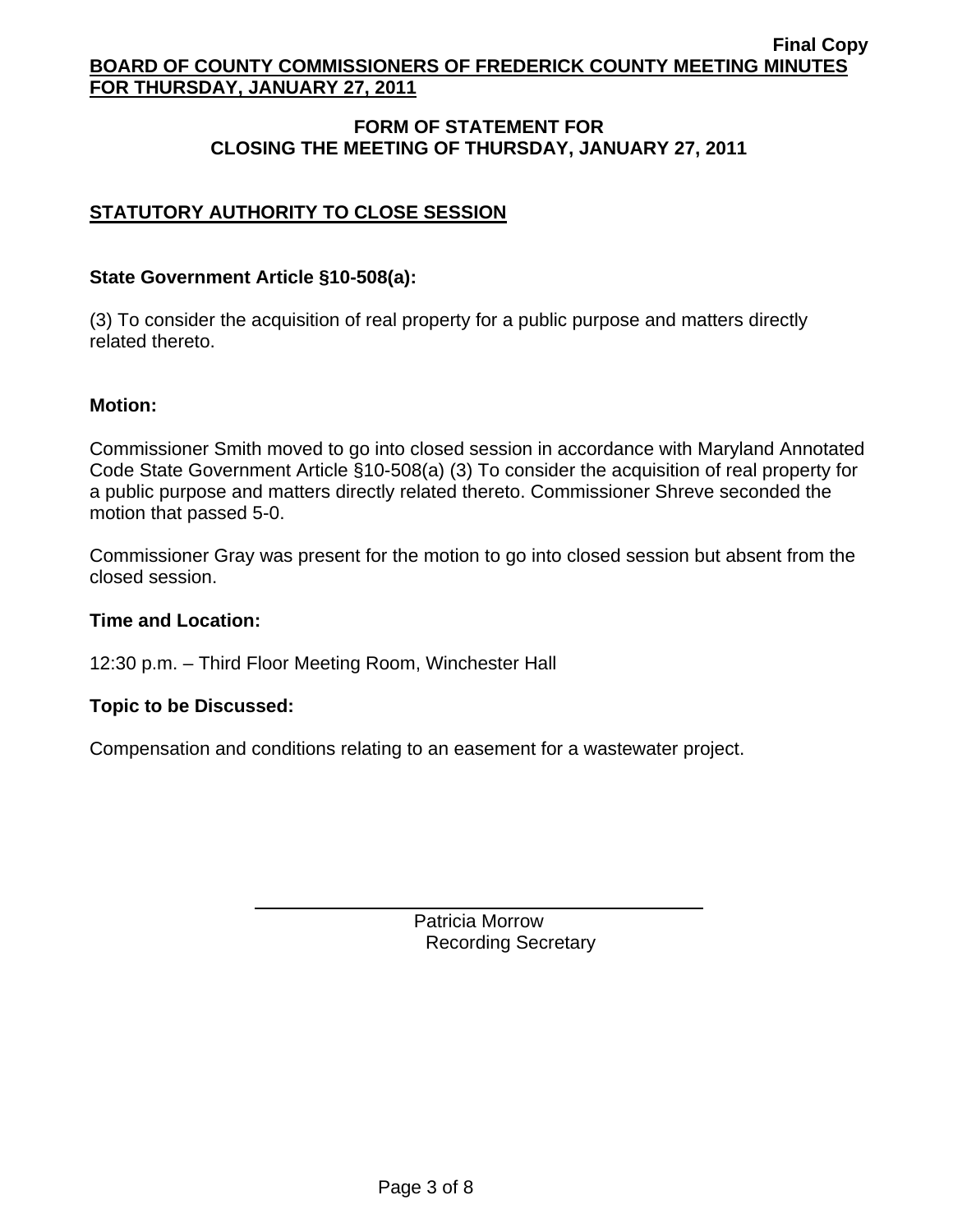#### **FORM OF STATEMENT FOR MINUTES OF NEXT OPEN MEETING ON TUESDAY FEBRUARY 1, 2011, FOLLOWING THE CLOSED MEETING OF THURSDAY, JANUARY 27, 2011**

## **STATUTORY AUTHORITY TO CLOSE SESSION**

## **State Government Article §10-508(a):**

(3) To consider the acquisition of real property for a public purpose and matters directly related thereto.

## **Motion:**

Commissioner Smith moved to go into closed session in accordance with Maryland Annotated Code State Government Article §10-508(a) (3) To consider the acquisition of real property for a public purpose and matters directly related thereto. Commissioner Shreve seconded the motion that passed 5-0.

Commissioner Gray was present for the motion to to into closed session but absent from the closed session.

#### **Time and Location:**

12:25 p.m. – Third Floor Meeting Room, Winchester Hall

## **Others in Attendance:**

B. Stanton, D. Dunn, J. Mathias, W. Kearney, K. Demosky, R. Winebrenner, B. Ramacciotti, R. Santangelo and P. Morrow.

## **Topic Discussed:**

Compensation and conditions relating to an easement for a wastewater project.

## **Actions Taken:**

 $\overline{a}$ 

The Board approved a compensation proposal relating to an easement for a wastewater project.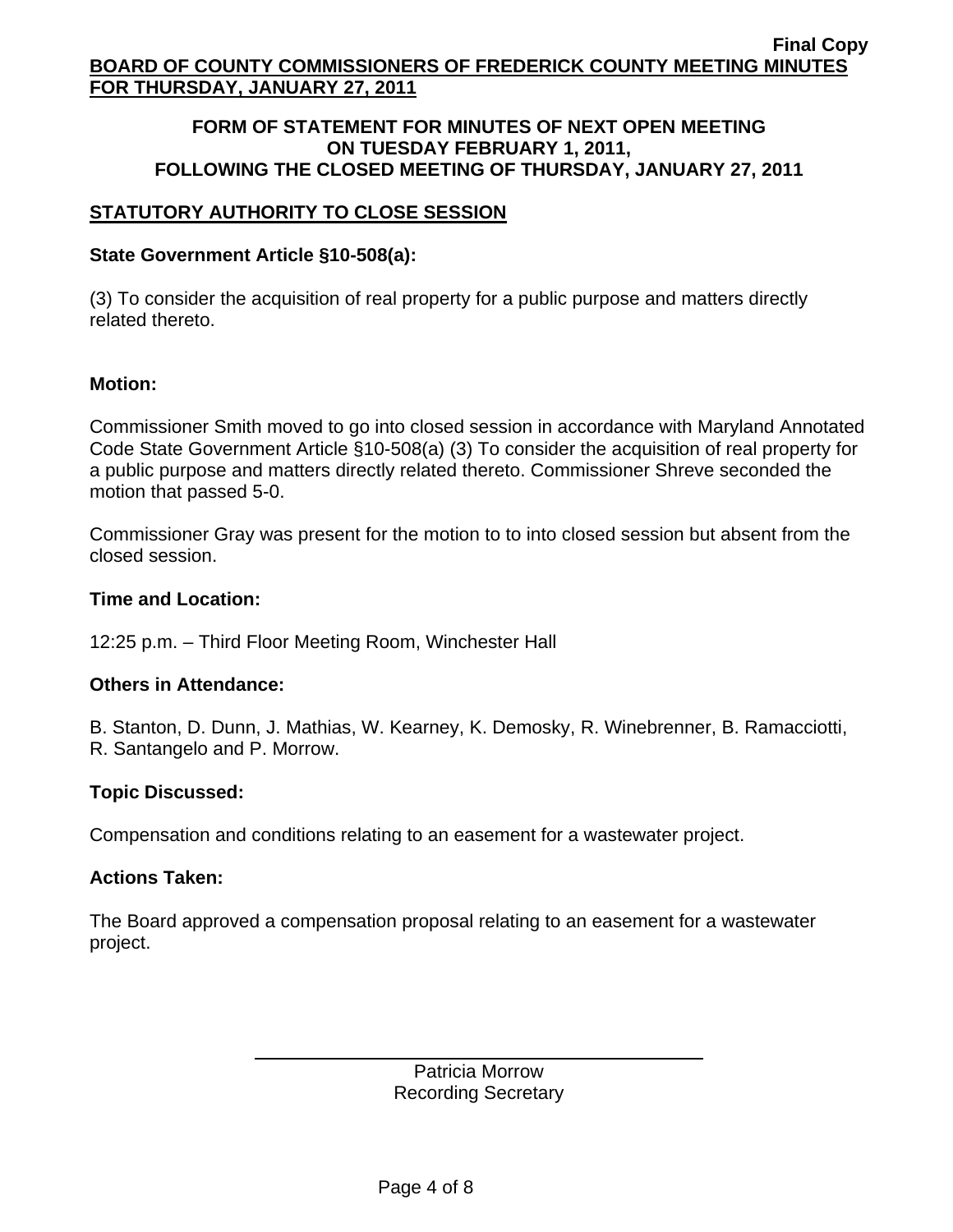## **FORM OF STATEMENT FOR CLOSING THE MEETING OF THURSDAY, JANUARY 27, 2011**

# **STATUTORY AUTHORITY TO CLOSE SESSION**

## **State Government Article §10-508(a):**

(1) To discuss: (i) The appointment, employment, assignment, promotion, discipline, demotion, compensation, removal, resignation, or performance evaluation of appointees, employees, or officials over whom it has jurisdiction; or (ii) Any other personnel matter that affects one or more specific individuals.

#### **Motion:**

Commissioner Smith moved to go into closed session in accordance with Maryland Annotated Code State Government Article §10-508(a) (1) To discuss: (i) The appointment, employment, assignment, promotion, discipline, demotion, compensation, removal, resignation, or performance evaluation of appointees, employees, or officials over whom it has jurisdiction; or (ii) Any other personnel matter that affects one or more specific individuals. Commissioner Shreve seconded the motion that passed 5-0.

Commissioner Gray was present for the motion to go into closed session but absent from the closed session.

#### **Time and Location:**

12:30 p.m. – Third Floor Meeting Room, Winchester Hall

#### **Topic to be Discussed:**

 $\overline{a}$ 

The continuing status of a grant, the possible reorganization of a county department, and related personnel issues as they apply to individual county employees.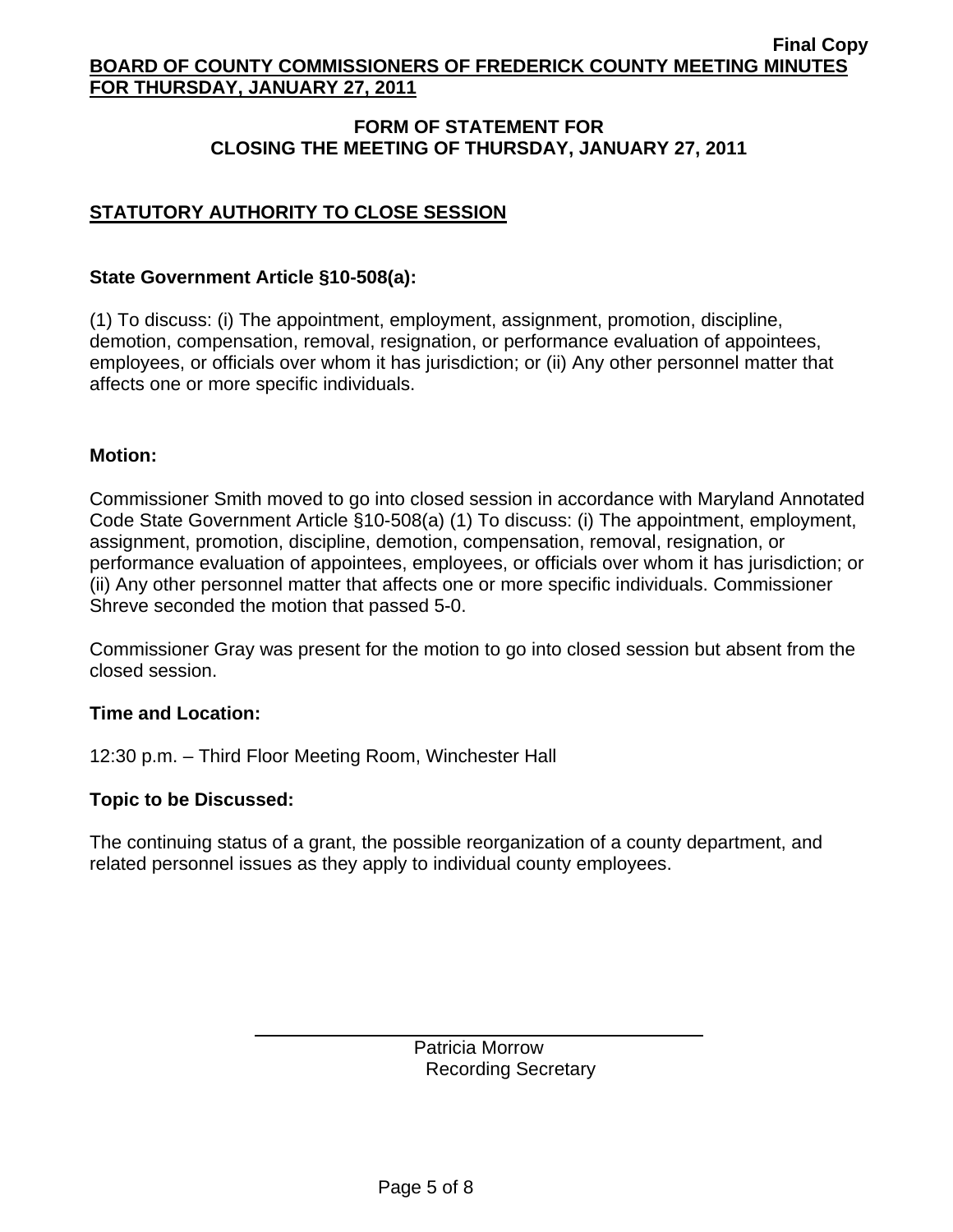#### **FORM OF STATEMENT FOR MINUTES OF NEXT OPEN MEETING ON TUESDAY FEBRUARY 1, 2011, FOLLOWING THE CLOSED MEETING OF THURSDAY, JANUARY 27, 2011**

# **STATUTORY AUTHORITY TO CLOSE SESSION**

## **State Government Article §10-508(a):**

(1) To discuss: (i) The appointment, employment, assignment, promotion, discipline, demotion, compensation, removal, resignation, or performance evaluation of appointees, employees, or officials over whom it has jurisdiction; or (ii) Any other personnel matter that affects one or more specific individuals.

## **Motion:**

Commissioner Smith moved to go into closed session in accordance with Maryland Annotated Code State Government Article §10-508(a) (1) To discuss: (i) The appointment, employment, assignment, promotion, discipline, demotion, compensation, removal, resignation, or performance evaluation of appointees, employees, or officials over whom it has jurisdiction; or (ii) Any other personnel matter that affects one or more specific individuals. Commissioner Shreve seconded the motion that passed 5-0.

Commissioner Gray was present for the motion to go into closed session but absent from the closed session.

## **Time and Location:**

12:30 p.m. – Third Floor Meeting Room, Winchester Hall

## **Others in Attendance:**

B. Stanton, D. Dunn, J. Mathias, J. Kroll, M. Gastley, M. Hose, M. Nusbaum, R. Santangelo and P. Morrow.

## **Topic Discussed:**

The continuing status of a grant, the possible reorganization of a county department, and related personnel issues as they apply to individual county employees.

## **Actions Taken:**

 $\overline{a}$ 

The Board directed staff to send a letter to notify a federal office that Frederick County would relinquish its role as a grantee of a federal program.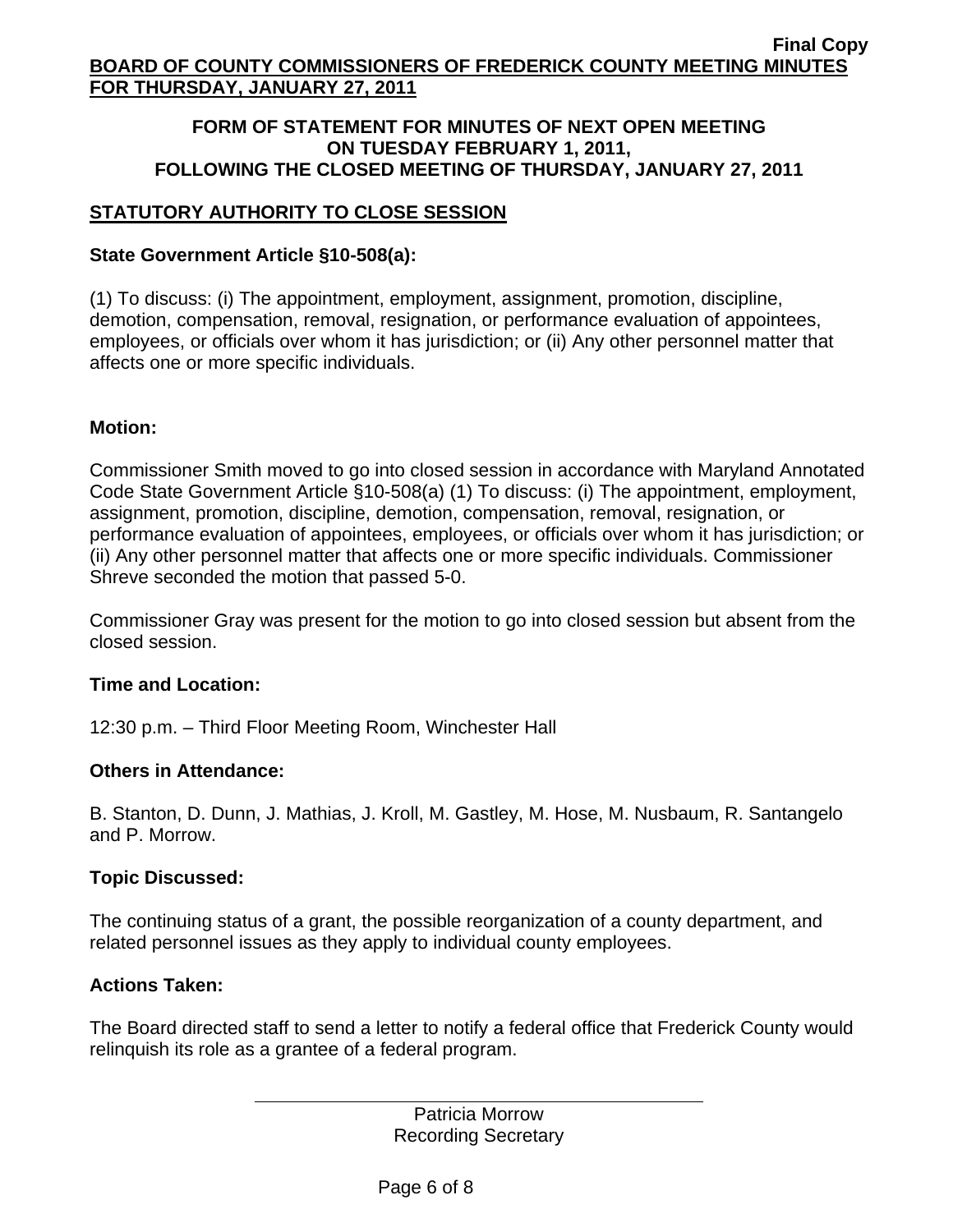## **FORM OF STATEMENT FOR CLOSING THE MEETING OF THURSDAY, JANUARY 27, 2011**

# **STATUTORY AUTHORITY TO CLOSE SESSION**

## **State Government Article §10-508(a):**

(1) To discuss: (i) The appointment, employment, assignment, promotion, discipline, demotion, compensation, removal, resignation, or performance evaluation of appointees, employees, or officials over whom it has jurisdiction; or (ii) Any other personnel matter that affects one or more specific individuals.

## **Motion:**

Commissioner Smith moved to go into closed session in accordance with Maryland Annotated Code State Government Article §10-508(a) (1) To discuss: (i) The appointment, employment, assignment, promotion, discipline, demotion, compensation, removal, resignation, or performance evaluation of appointees, employees, or officials over whom it has jurisdiction; or (ii) Any other personnel matter that affects one or more specific individuals. Commissioner Shreve seconded the motion that passed 5-0.

Commissioner Gray was present for the motion to go into closed session but absent from the closed session.

## **Time and Location:**

12:30 p.m. – Third Floor Meeting Room, Winchester Hall

## **Topic to be Discussed:**

 $\overline{a}$ 

The possible reorganization of a county department and related personnel issues as they apply to individual county employees.